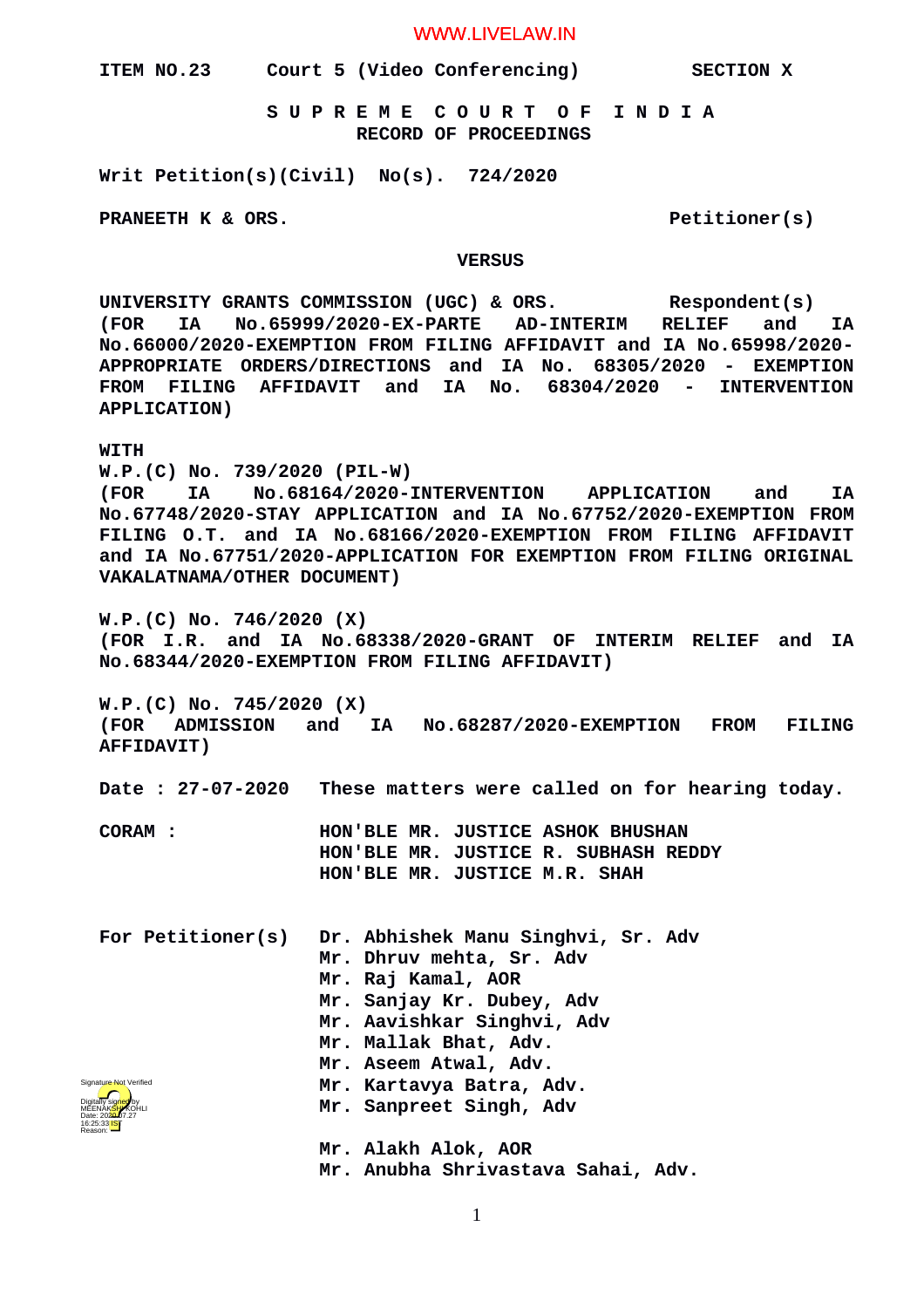## WWW.LIVELAW.IN

|                   | Mr. Shyam Divan, Sr. Adv.<br>Ms. Samiksha Godiyal, Adv.<br>Mr. Nikhil Ranjan, Adv.<br>Ms. Pratyushi Mehta, Adv.<br>Mr. Shyam Divan, Sr. Adv.<br>Ms. Samiksha Godiyal, Adv.<br>Mr. Nikhil Ranjan, Adv.<br>Ms. Pratyushi Mehta, Adv<br>Mr. Pranaya Goyal, AOR<br>Mr. Kishor Lambat, Adv.<br>For M/S. Lambat And Associates |
|-------------------|--------------------------------------------------------------------------------------------------------------------------------------------------------------------------------------------------------------------------------------------------------------------------------------------------------------------------|
| For Respondent(s) | Mr. Tushar Mehta, SG<br>Mr. Apoorv Kurup, Adv.<br>Ms. Nidhi Mittal, Adv.<br>Mr Siddharth Nigotia, Adv.<br>Ms. Upama Bhattacharjee, Adv.<br>Mr. Apoorv Kurup, AOR                                                                                                                                                         |
|                   | Mr. Vinay Navare, Senior Advocate<br>Dr. Uday Warunjikar, Advocate<br>Mr. Abhay Anturkar, Advocate<br>For Dr. R. R. Deshpande & Associates.                                                                                                                                                                              |
|                   | Mr. Rahul Chitnis, Adv.<br>Mr. Sachin Patil, AOR                                                                                                                                                                                                                                                                         |
|                   | Dr. R. R. Deshpande, AOR                                                                                                                                                                                                                                                                                                 |
|                   | Mr. Amit Singh P., Adv.                                                                                                                                                                                                                                                                                                  |
|                   | Mr. Sanjay Kumar Dubey, Adv.                                                                                                                                                                                                                                                                                             |
|                   | Mr. Yashodeep Deshmukh, Adv.<br>Mr. Akshay Kapadia, Adv.<br>Mr. Priank Adhyaru, Adv.<br>Mr. Rameshwar Prasad Goyal, Advocate on record<br>for the intervenor                                                                                                                                                             |
|                   | UPON hearing the counsel the Court made the following                                                                                                                                                                                                                                                                    |

## **O R D E R**

**Let a copy of the petition be served to Mr. Tushar Mehta, learned Solicitor General as well as to the learned counsel for the University Grants Commission.**

**Counter affidavit be filed within three days.**

2